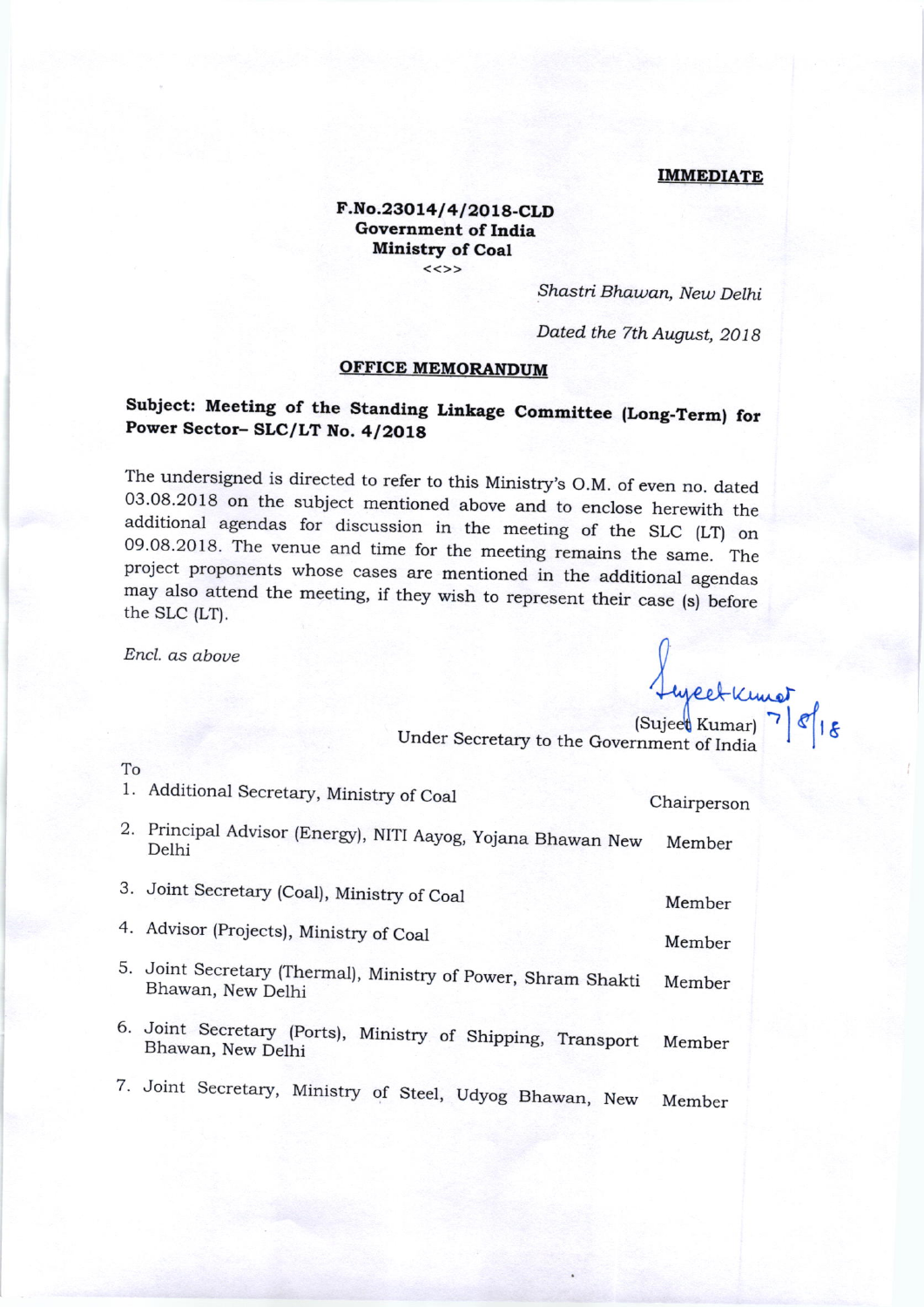Delhi

| 8. Joint Secretary, Department of Industrial Policy &<br>Promotion, Udyog Bhawan, New Delhi                                 | Member             |
|-----------------------------------------------------------------------------------------------------------------------------|--------------------|
| 9. Executive Director, Coal, Railway Board, Room No. 261,<br>Rail Bhawan, New Delhi                                         | Member             |
| 10. Director (Marketing), Coal India Limited                                                                                | Member             |
| 11. CMD's SCCL, BCCL, CCL, ECL, MCL, NCL, SECL & WCL                                                                        | Members            |
| 12. Chairman-cum-Managing Director, Central Mine Planning<br>& Design Institute Ltd., Gondwana Place, Kanke Road,<br>Ranchi | Member             |
| 13. Chairman, Central Electricity Authority, Sewa Bhawan, RK<br>Puram, New Delhi                                            | Member             |
| 14. Chairman, NTPC, Scope Complex, Lodhi Road, New Delhi-<br>110003                                                         | Member             |
| 15. Joint Secretary (CBA-I & CBA-II Section), Ministry of Coal                                                              | Special<br>Invitee |

Copy to:

(i) Coal Controller, Kolkata - With the request to attend the meeting.

ii) Director (Technical), Coal India Limited, Kolkata<br>(iii) GM (S&M), Coal India Limited, Kolkata

(iv) CGM (CP), Coal India Limited, Kolkata<br>(v) GM (S&M), CIL, Delhi.

Copy also to -

1. PS to Minister of Coal

2. Addl. PS to Minister for Coal

3. PSO to Secretary (Coal)

4. PPS to Additional Secretary (Coal)

5. Nominated Authority - With the request to attend the meeting.<br>6. PPS to Joint Secretary (LA)

of the Ministry Copy also to - NIC, Ministry of Coal with the request to place it in the website<br>of the Ministry of Coal for information of all concerned.  $\sum_{n=1}^{\infty}$